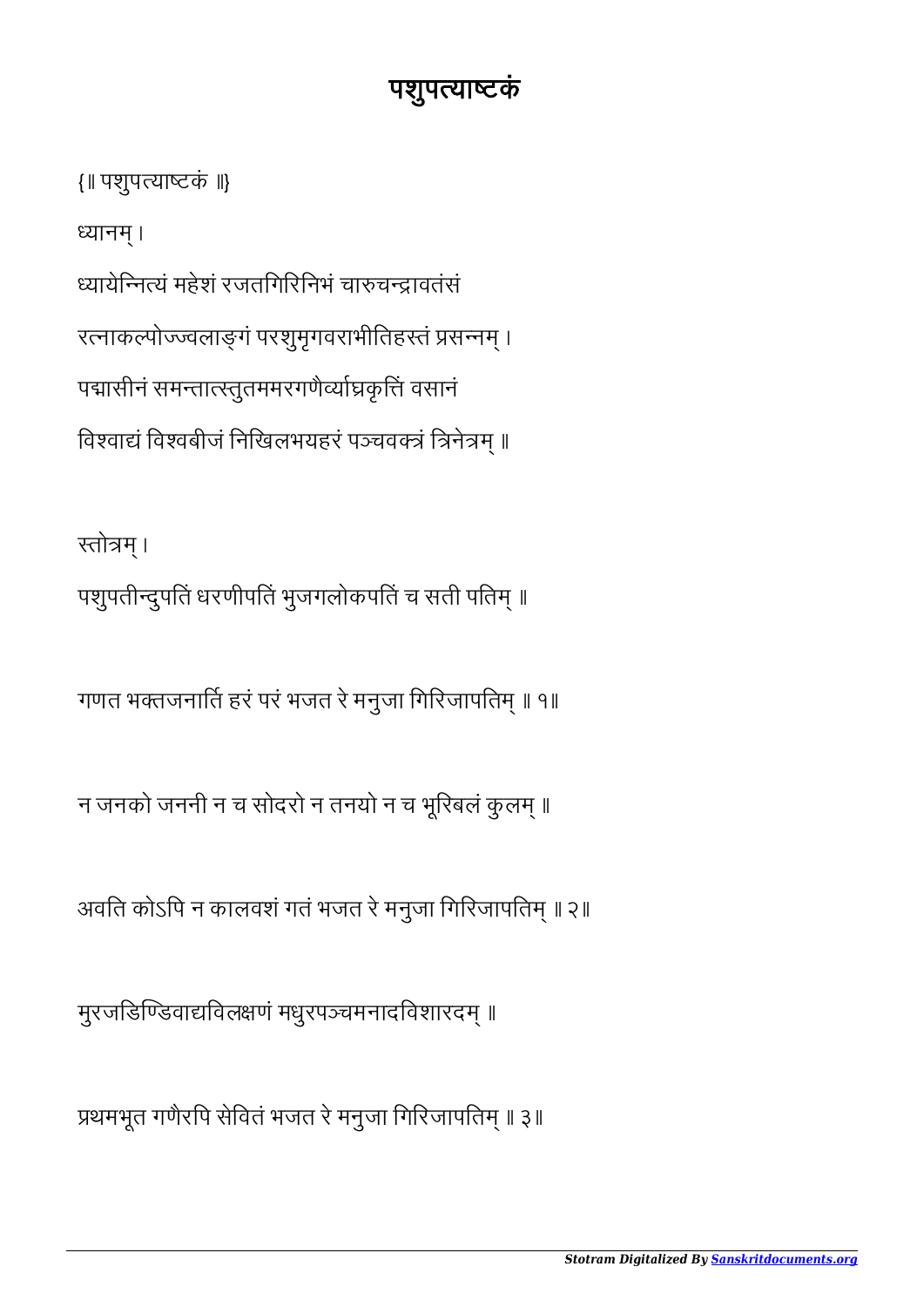शरणदं सुखदं शरणान्वितं शिव शिवेति शिवेति नतं नृणाम् ॥

अभयदं करुणा वरुणालयं भजत रे मनुजा गिरिजापतिम् ॥ ४॥

नरशिरोरचितं मणिकुण्डलं भुजगहारमुदं वृषभध्वजम् ॥

चितिरजोधवली कृत विग्रहं भजत रे मनुजा गिरिजापतिम् ॥ ५॥

मुखविनाशङ्करं शशिशेखरं सततमध्वरं भाजि फलप्रदम् ॥

प्रलयदग्धसुरासुरमानवं भजत रे मनुजा गिरिजापतिम् ॥ ६॥

मदम पास्य चिरं हृदि संस्थितं मरण जन्म जरा भय पीडितम् ॥

जगदुदीक्ष्य समीपभयाकुलं भजत रे मनुजा गिरिजापतिम् ॥ ७॥

हरिविरिञ्चिसुराधिंप पूजितं यमजनेशधनेशनमस्कृतम् ॥

त्रिनयनं भुवन त्रितयाधिपं भजत रे मनुजा गिरिजापतिम् ॥ ८॥

पशुपतेरिदमष्टकमद्भुतं विरिचित पृथिवी पति सूरिणा ॥